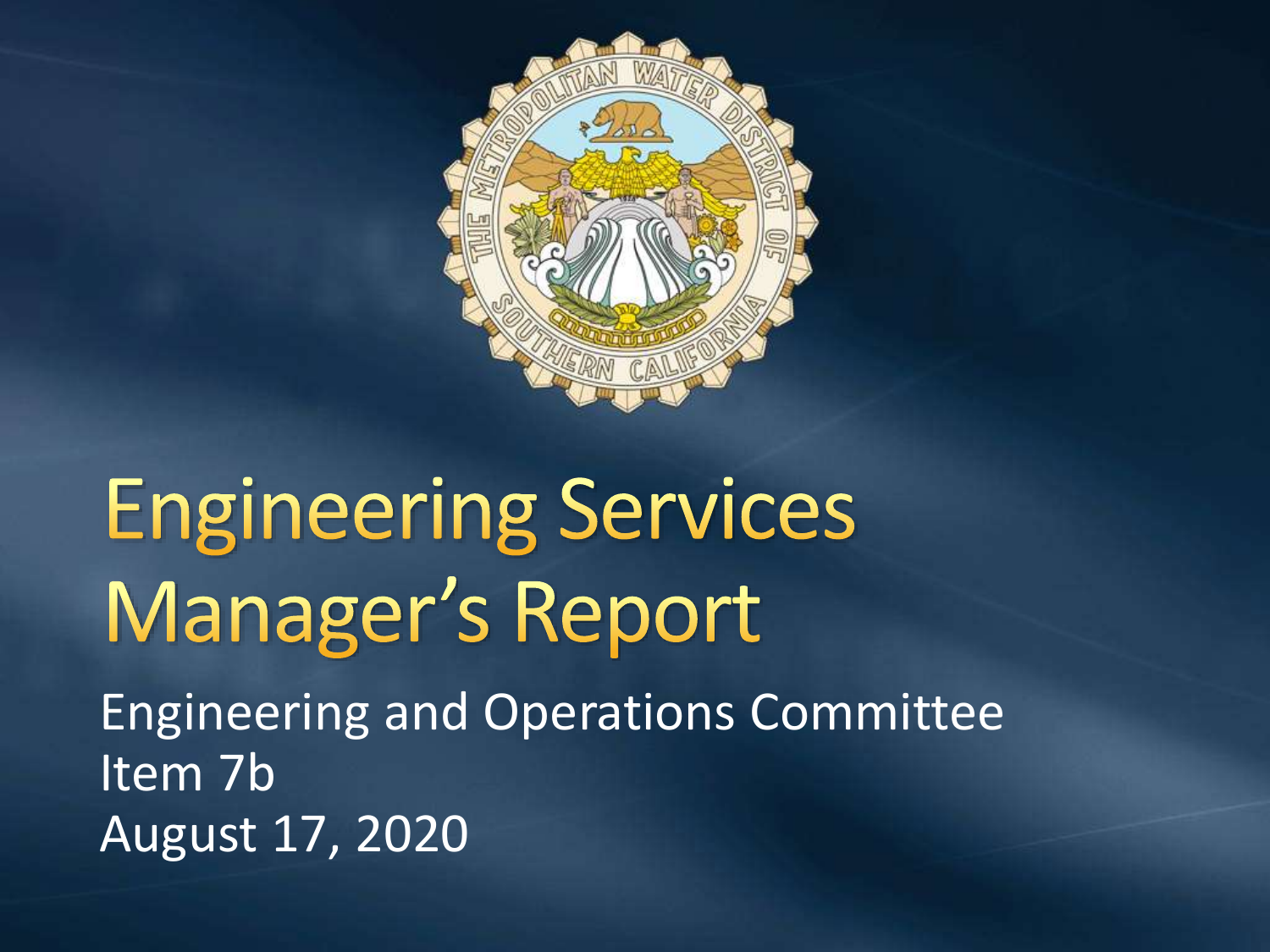### **Construction and Procurement Contracts June 2020**

**Construction & Procurement Contracts Through June 2020**

| Number of Contracts at end of June 2020                       | 34           |
|---------------------------------------------------------------|--------------|
| Total Bid Amount of Contracts in Progress at end of June 2020 | \$368M       |
| Contracts Awarded in June 2020                                |              |
| Contracts With Notice To Proceed Issued in June 2020          | O            |
| Contracts Completed in June 2020                              | 4            |
| <b>Contract Gross Earnings in June 2020</b>                   | <b>S9.9M</b> |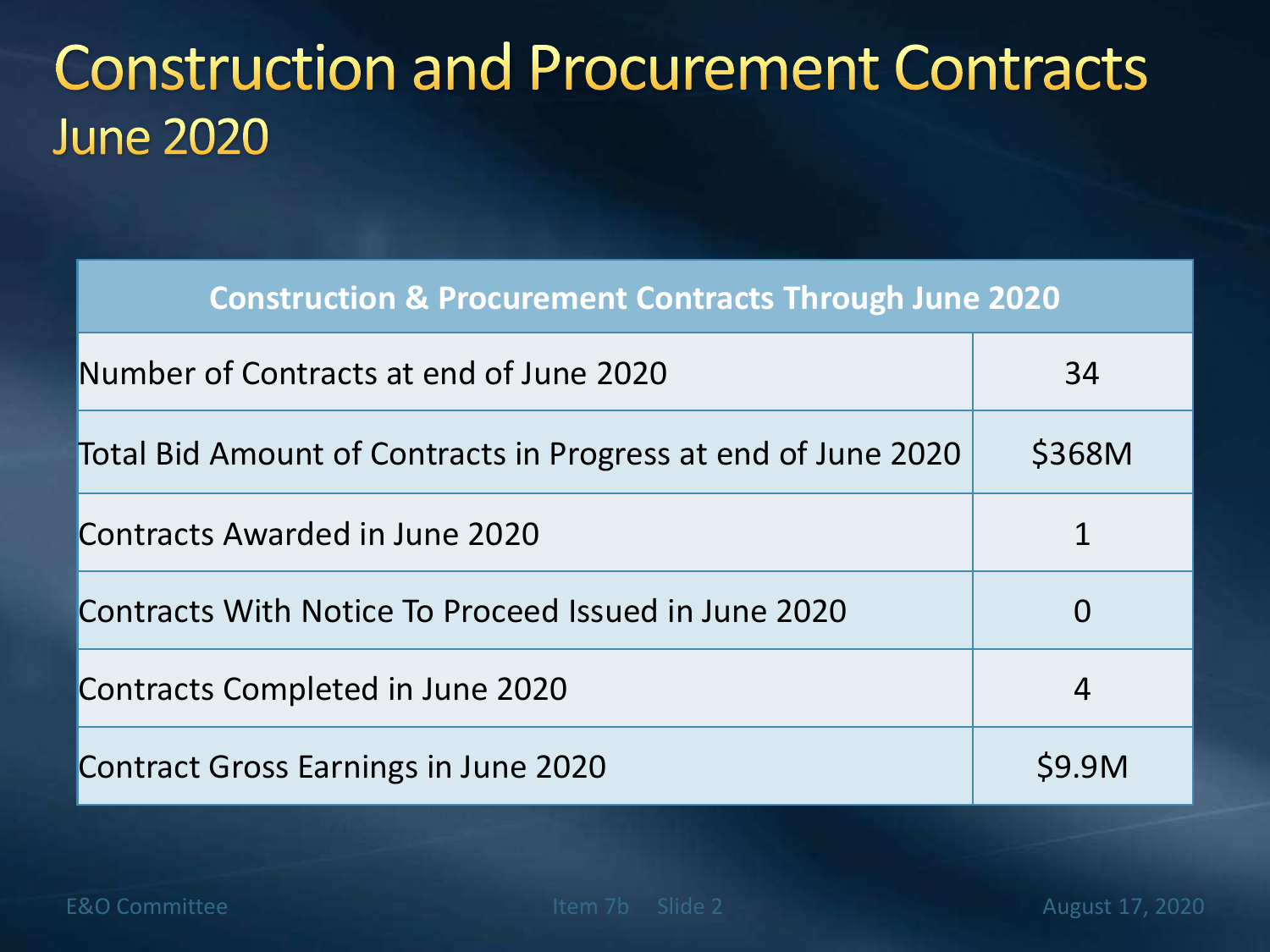### **Construction and Procurement Contracts** July 2019 through June 2020

| <b>Construction &amp; Procurement Contracts in FY 19/20</b> |              |
|-------------------------------------------------------------|--------------|
| Number of Contracts active in FY 19/20                      | 59           |
| Total Bid Amount of Contracts in Progress during FY 19/20   | \$410M       |
| Contracts Awarded in FY 19/20                               | 26           |
| Contracts With Notice To Proceed Issued in FY 19/20         | 25           |
| Contracts Completed in FY 19/20                             | 23           |
| Contract Gross Earnings in FY 19/20                         | <b>S190M</b> |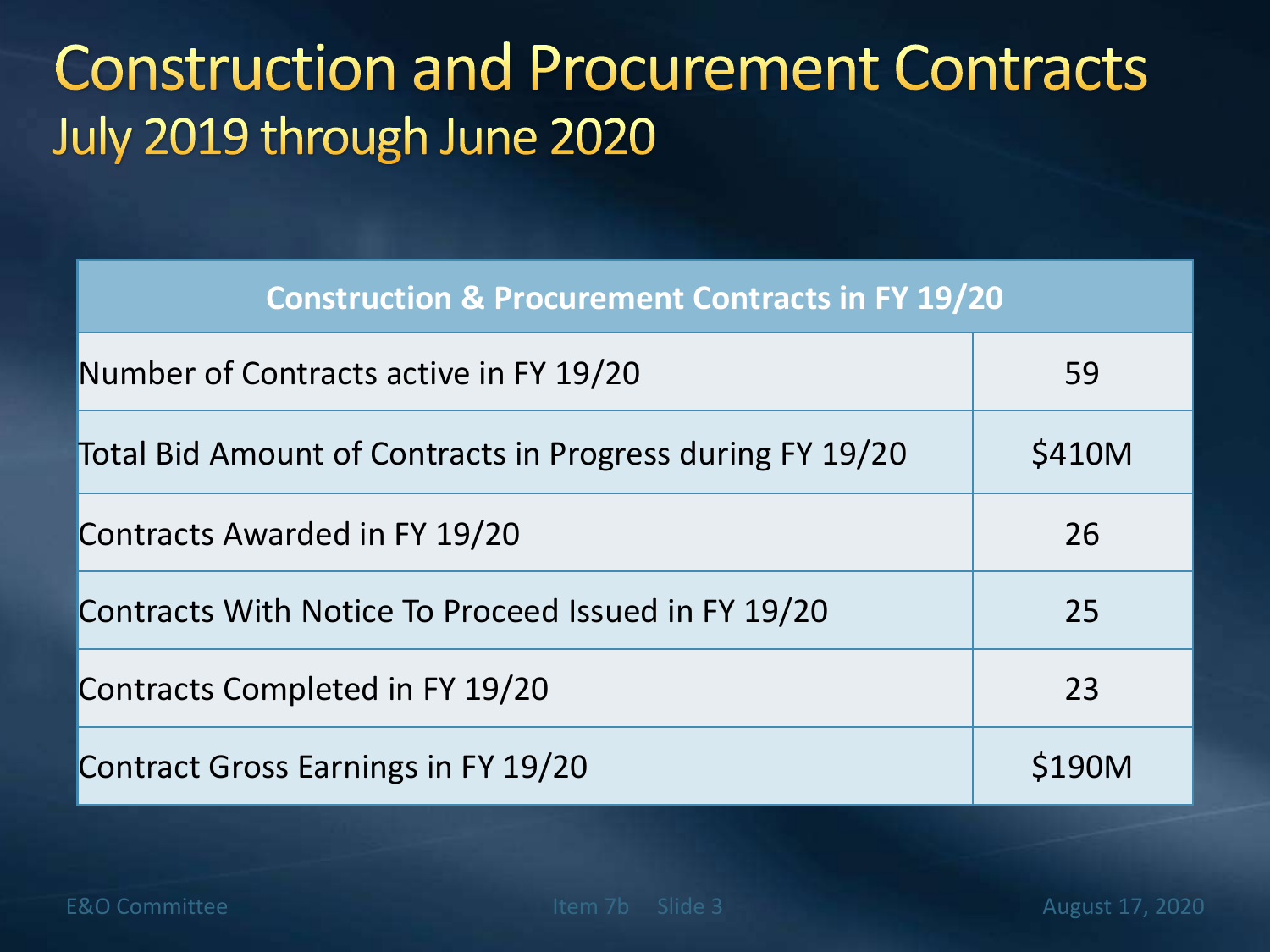### **Greg Avenue Pump Plant**

- Project Scope: Replace pumps, meters, valves & surge tanks. New control building & electrical substation.
- ۰ Contract Amount: \$20,975,000
- $\bullet$ Contractor: J.F. Shea Construction, Inc.
- Percent Complete:  $\bullet$ 69.5%
- Anticipated Completion Date: January 2021
- On-going Construction Tasks: ۰ Install new surge tanks & MFE pumps Install medium voltage switchgear

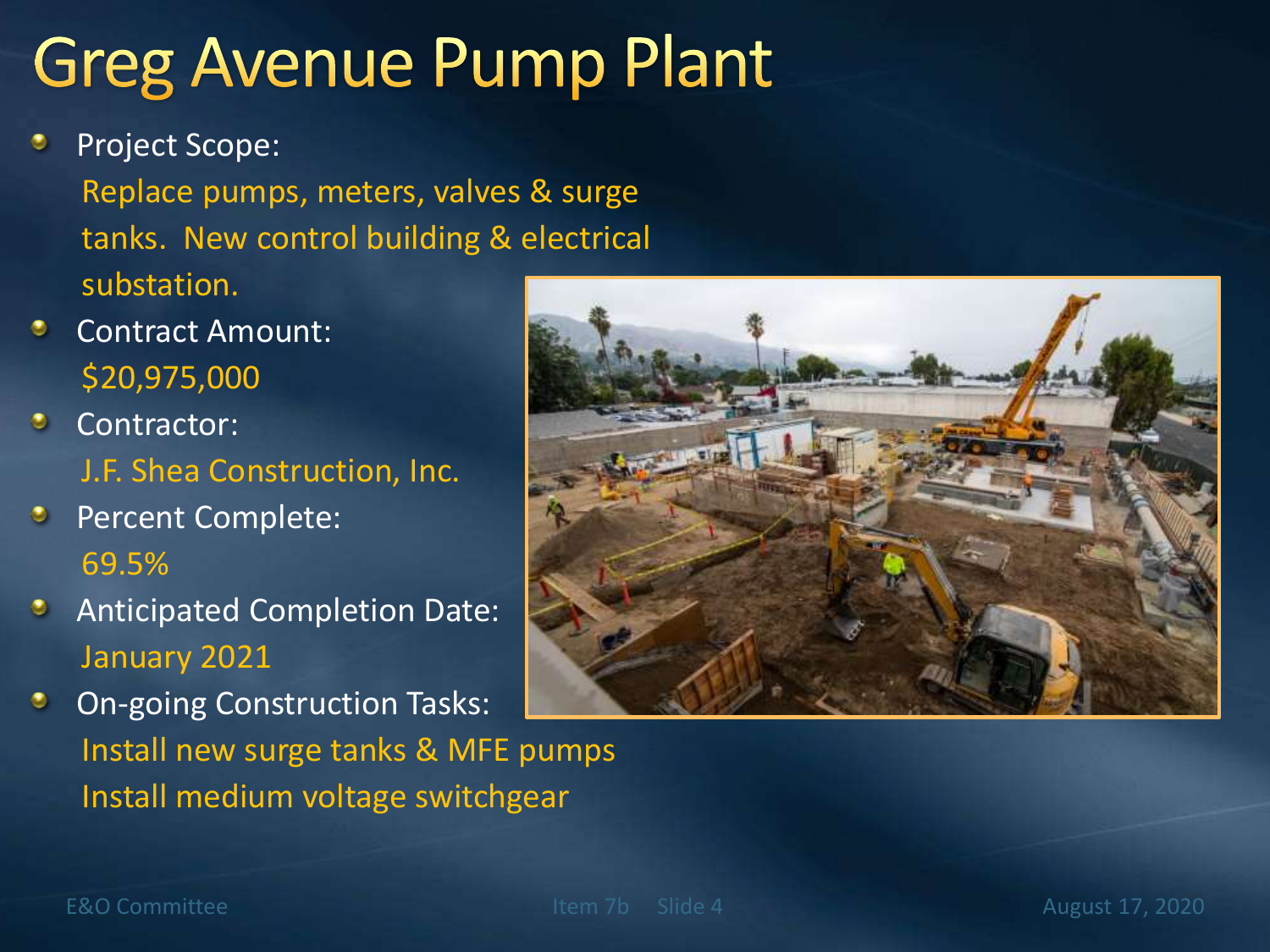### **Greg Avenue Pump Plant**



#### Pump Installation

#### Surge Tank Delivery



E&O Committee Internal Committee Internal Committee Internal Committee Internal Committee Internal Committee Internal Committee Internal Committee Internal Committee Internal Committee Internal Committee Internal Committee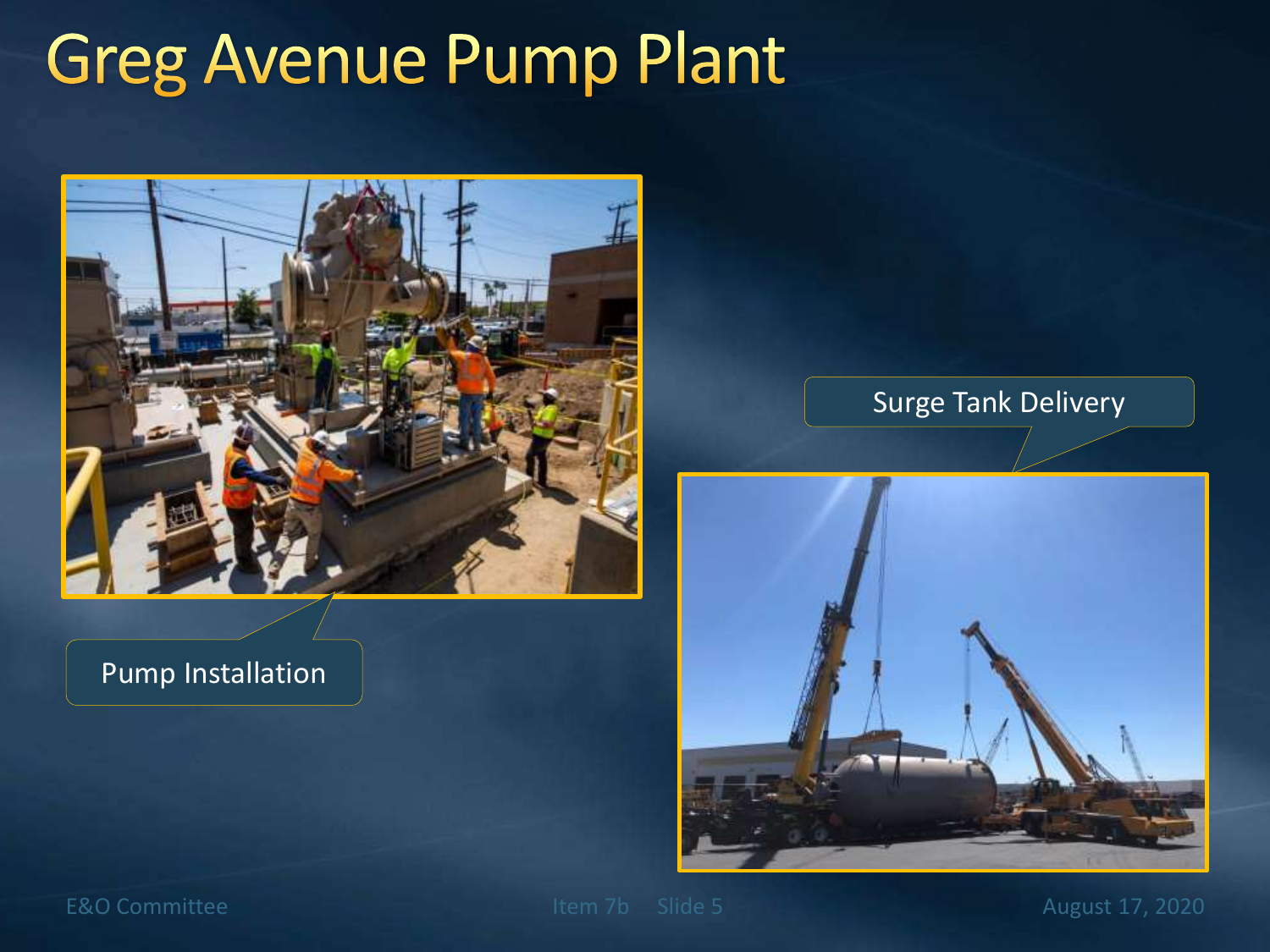## PCCP Rehabilitation -**Second Lower Feeder**



#### Reach 8 Pipe Placement

E&O Committee Item 7b Slide 6

6 August 17, 2020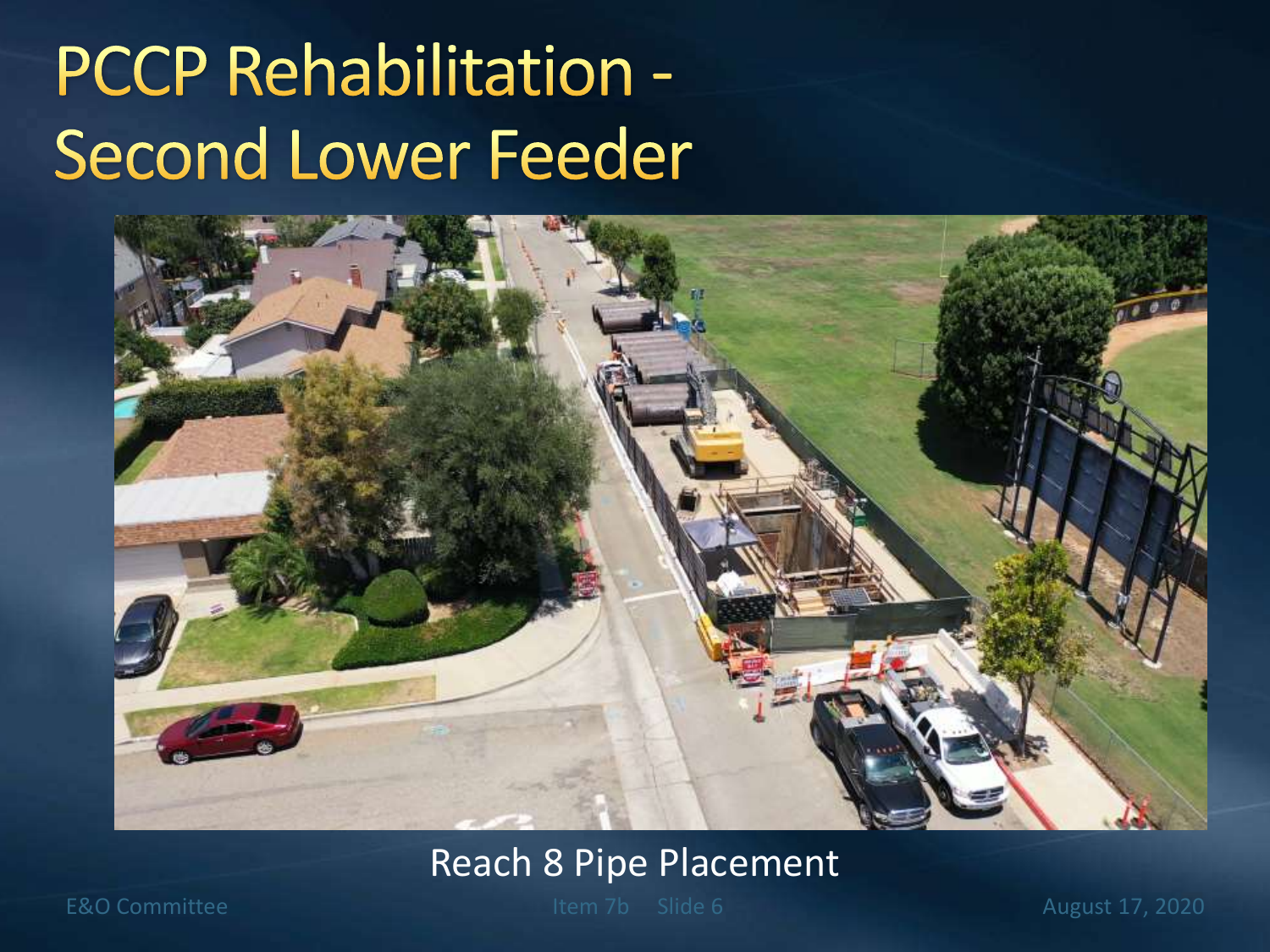# **Primary CIP Goals**

### • Supply Reliability

New supply/operational flexibility/facility expansion

#### **• Infrastructure Reliability**

Aging infrastructure - process failure (treatment,  $\bullet$ pressure and flow control, business process, etc.); seismic; security; regulatory compliance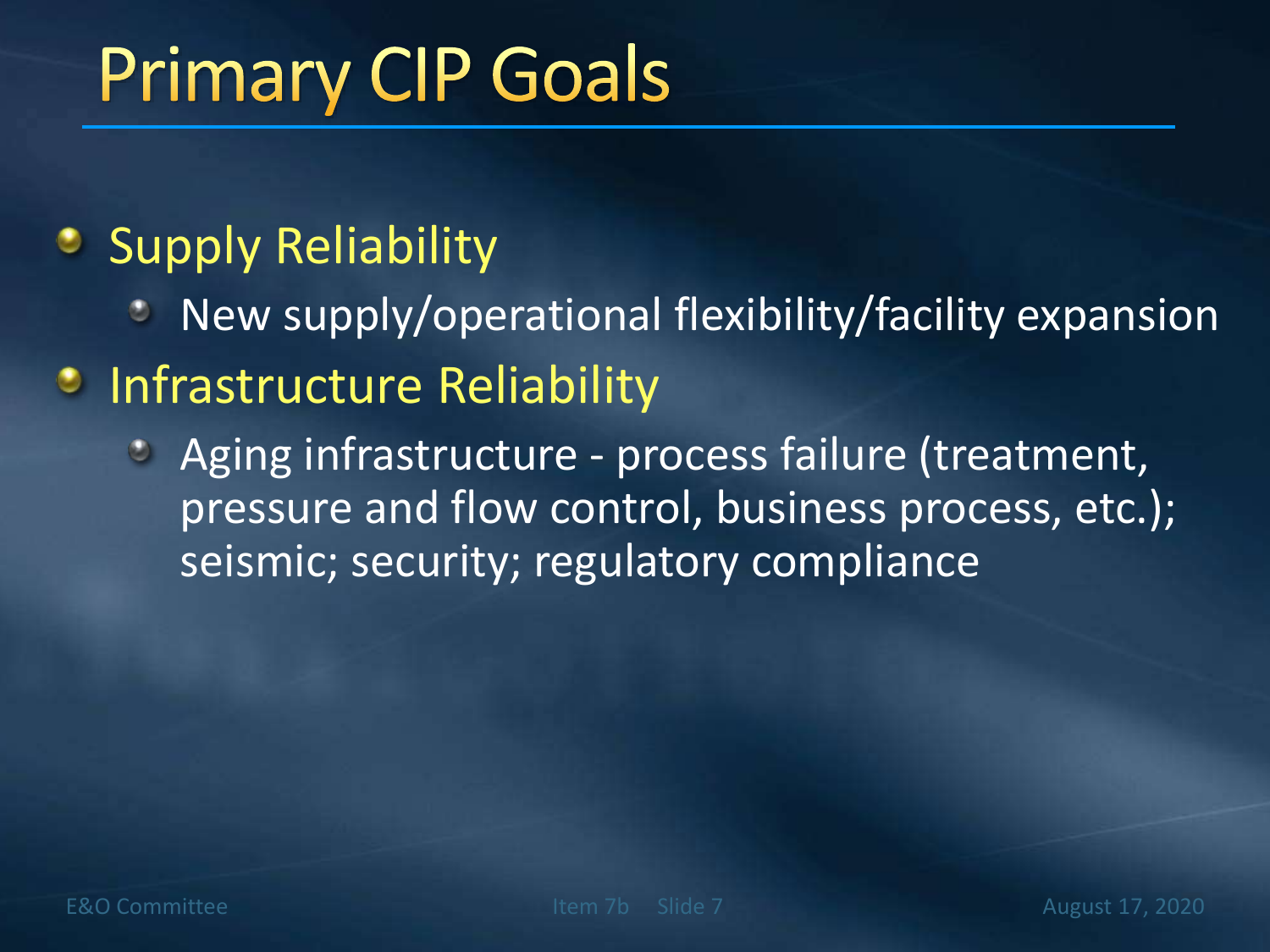# **Additional CIP Goals**

**<sup>•</sup>** Directives

- Regulatory/Contractual/Board action/Business Plan ٥
- Service Disruption Business
	- Communication, Financial, Information Systems  $\bullet$
- $\bullet$  Service Disruption Water Operations
	- Control system, Shops, Storage, Buildings, Access & roads
- **Cost/Productivity** 
	- Payback duration, Energy Management, Water ۰ savings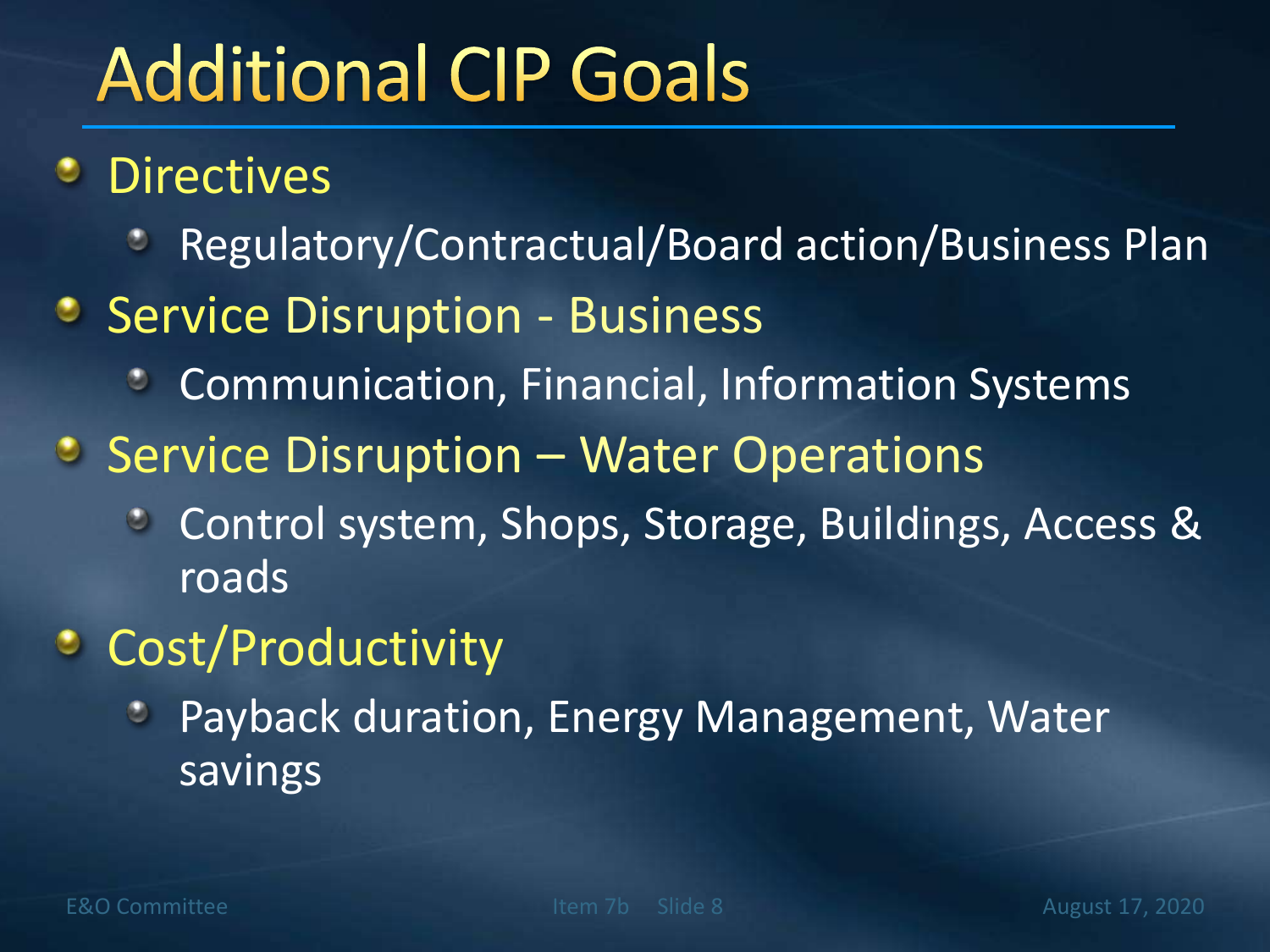# **Budget System Replacement**

- Project Scope: This project will replace the Integrated Budget Management System (IBMS).
- CIP Score: 272 ۰
- Priority Code: 2
- Total Project Estimate: \$1.4 M
- Project Status: 0% Deployment Complete





#### **Biennial Budget**

**Fiscal Years** 2020/21 and 2021/22

**Uniquely Metropolitan: Maintaining Regional Reliability**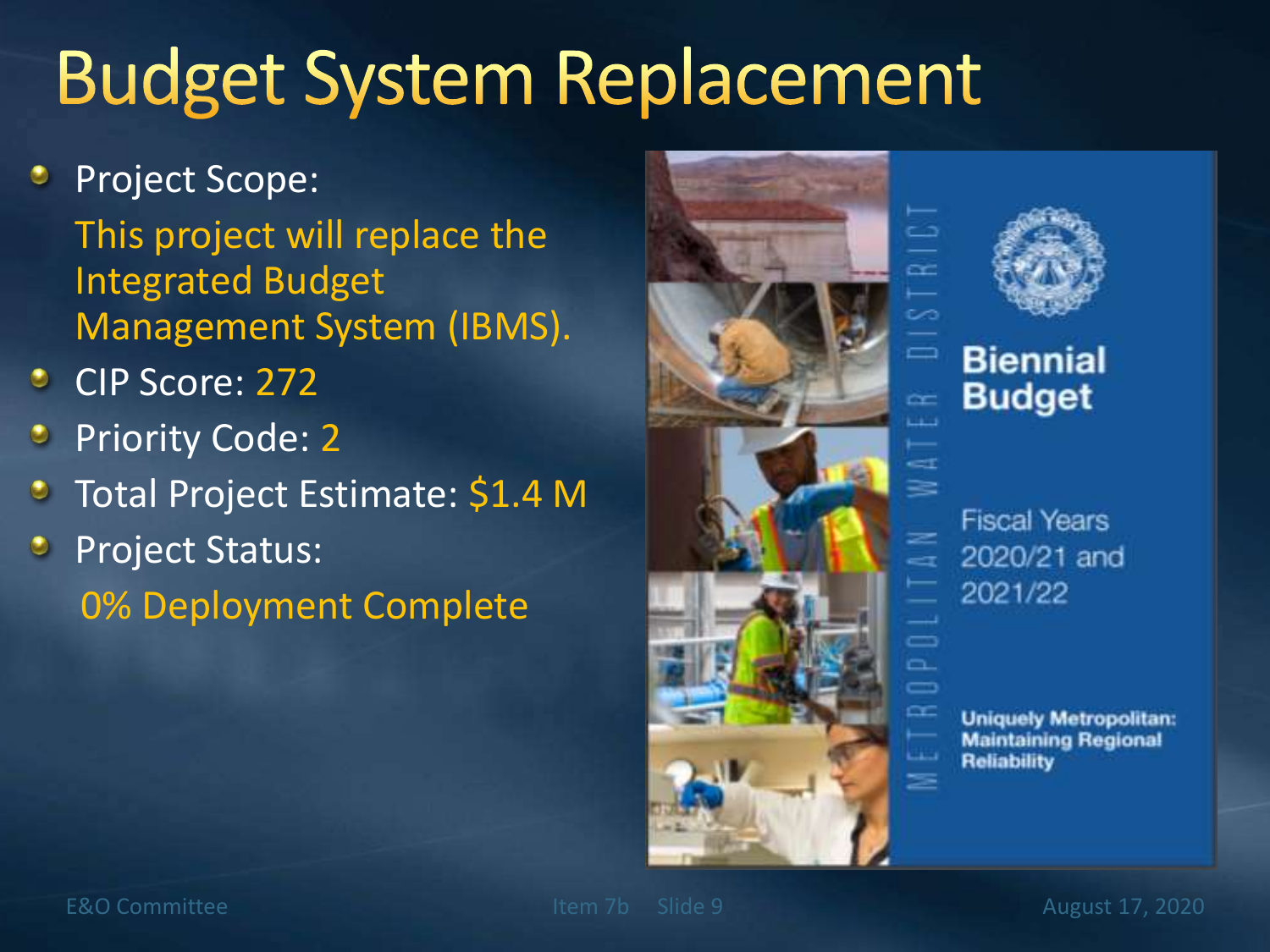# Diamond Valley Lake Wave Attenuator

#### Project Scope:

This project will be performed in stages. Stage 1 will rehabilitate the existing wave attenuator system and Stage 2 will add a new attenuator system to protect a wider stretch of the marina.

- **CIP Score: 45**
- Priority Code: 4
- Total Project Estimate: \$3.8M
- Project Status: Stage 1 – advertised and planned for award in October Stage 2 – Initiate design in August



Damaged Wave Attenuator System

E&O Committee Item 7b Slide 10 August 17, 2020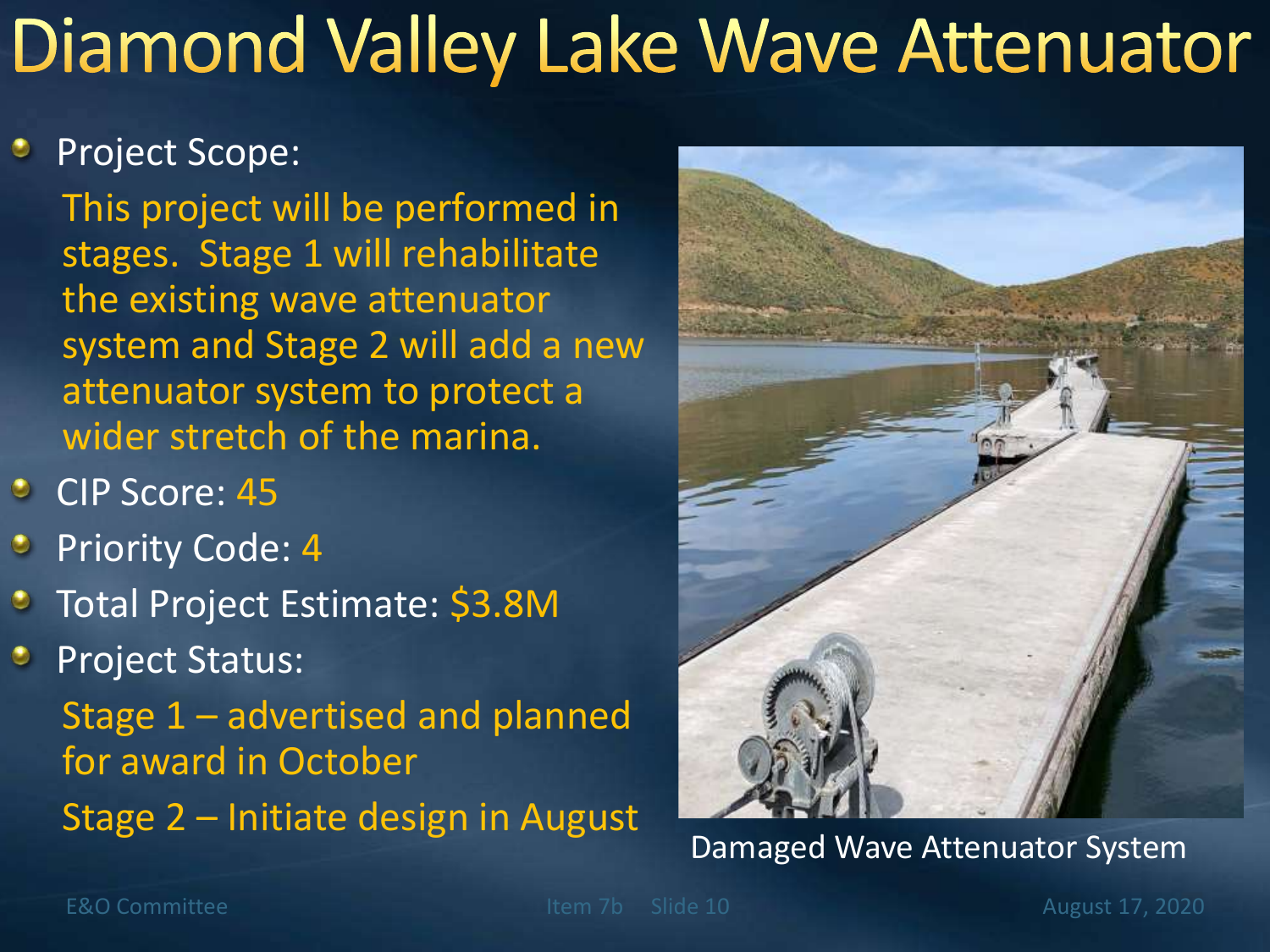# **Additional Items**

- **Member Agency Engineering Managers virtual** meeting – September 1, 2020
- Virtual E&O Inspection Trip October 29, 2020